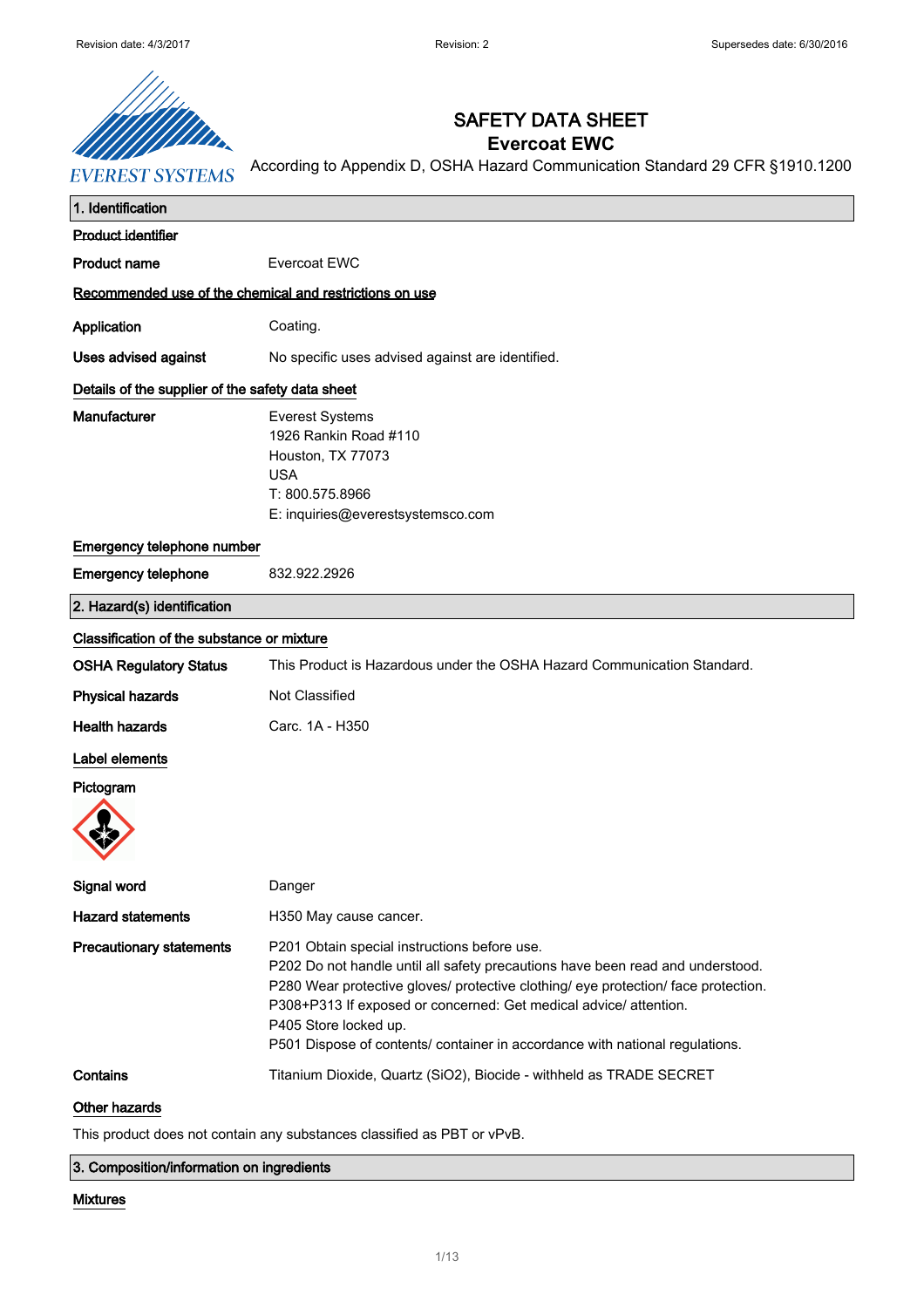| Limestone<br>CAS number: 1317-65-3                            | 10 - <50%                                                                                                                                                                                                                                                                                                                                                                                                                                                                                                                                                                                                                                                                                                                               |
|---------------------------------------------------------------|-----------------------------------------------------------------------------------------------------------------------------------------------------------------------------------------------------------------------------------------------------------------------------------------------------------------------------------------------------------------------------------------------------------------------------------------------------------------------------------------------------------------------------------------------------------------------------------------------------------------------------------------------------------------------------------------------------------------------------------------|
| <b>Titanium Dioxide</b><br>CAS number: 13463-67-7             | $1 - 15%$                                                                                                                                                                                                                                                                                                                                                                                                                                                                                                                                                                                                                                                                                                                               |
| Zinc oxide<br>CAS number: 1314-13-2                           | $0 - 5\%$                                                                                                                                                                                                                                                                                                                                                                                                                                                                                                                                                                                                                                                                                                                               |
| Aluminum hydroxide<br>CAS number: 21645-51-2                  | $0 - 15%$                                                                                                                                                                                                                                                                                                                                                                                                                                                                                                                                                                                                                                                                                                                               |
| Quartz (SiO2)<br>CAS number: 14808-60-7                       | $1\%$                                                                                                                                                                                                                                                                                                                                                                                                                                                                                                                                                                                                                                                                                                                                   |
| Ammonia<br>CAS number: 1336-21-6                              | $< 1\%$                                                                                                                                                                                                                                                                                                                                                                                                                                                                                                                                                                                                                                                                                                                                 |
| Biocide - withheld as TRADE SECRET<br>CAS number: Proprietary | $< 1\%$                                                                                                                                                                                                                                                                                                                                                                                                                                                                                                                                                                                                                                                                                                                                 |
| Kaolin<br>CAS number: 1332-58-7                               | 1%                                                                                                                                                                                                                                                                                                                                                                                                                                                                                                                                                                                                                                                                                                                                      |
| <b>Composition comments</b>                                   | The exact percentage is withheld as a trade secret in accordance with 29 CFR 1910.1200.<br>The product identifiers are withheld as a trade secret in accordance with 29 CFR 1910.1200.                                                                                                                                                                                                                                                                                                                                                                                                                                                                                                                                                  |
| 4. First-aid measures                                         |                                                                                                                                                                                                                                                                                                                                                                                                                                                                                                                                                                                                                                                                                                                                         |
| Description of first aid measures                             |                                                                                                                                                                                                                                                                                                                                                                                                                                                                                                                                                                                                                                                                                                                                         |
| <b>General information</b>                                    | Get medical attention if any discomfort continues. Show this Safety Data Sheet to the medical<br>personnel.                                                                                                                                                                                                                                                                                                                                                                                                                                                                                                                                                                                                                             |
| Inhalation                                                    | Move affected person to fresh air and keep warm and at rest in a position comfortable for<br>breathing. Maintain an open airway. Loosen tight clothing such as collar, tie or belt. Get<br>medical attention if symptoms are severe or persist.                                                                                                                                                                                                                                                                                                                                                                                                                                                                                         |
| Ingestion<br><b>Skin Contact</b>                              | Rinse mouth thoroughly with water. Give a few small glasses of water or milk to drink. Stop if<br>the affected person feels sick as vomiting may be dangerous. Do not induce vomiting unless<br>under the direction of medical personnel. If vomiting occurs, the head should be kept low so<br>that vomit does not enter the lungs. Never give anything by mouth to an unconscious person.<br>Move affected person to fresh air and keep warm and at rest in a position comfortable for<br>breathing. Place unconscious person on their side in the recovery position and ensure<br>breathing can take place. Keep affected person under observation. Get medical attention if<br>symptoms are severe or persist.<br>Rinse with water. |
|                                                               |                                                                                                                                                                                                                                                                                                                                                                                                                                                                                                                                                                                                                                                                                                                                         |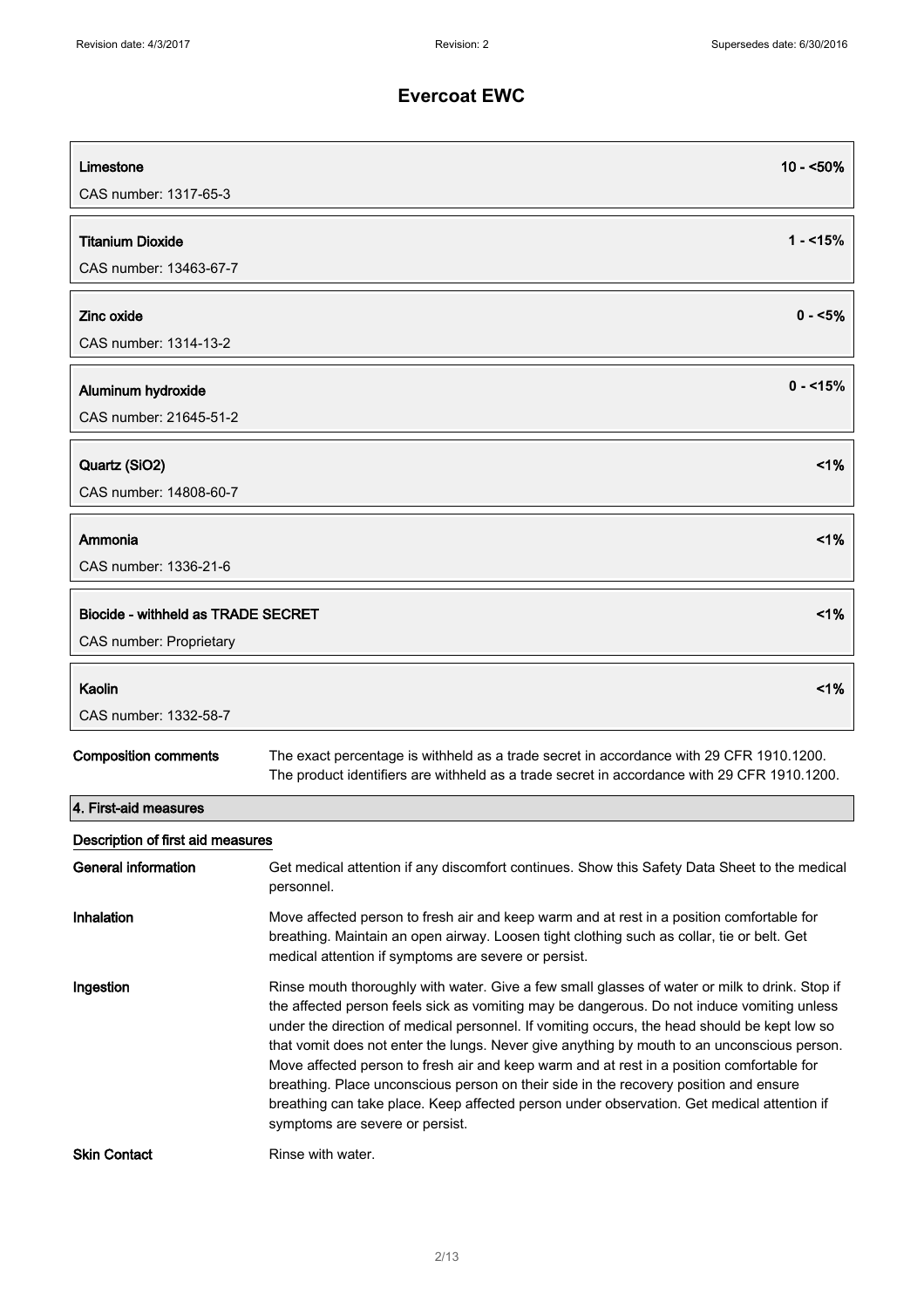| Eye contact                                           | Rinse immediately with plenty of water. Do not rub eye. Remove any contact lenses and open<br>eyelids wide apart. Continue to rinse for at least 10 minutes. Get medical attention if any<br>discomfort continues.                                                                                                                                                                                                                                                                                                                                                                                                                                                                                        |  |
|-------------------------------------------------------|-----------------------------------------------------------------------------------------------------------------------------------------------------------------------------------------------------------------------------------------------------------------------------------------------------------------------------------------------------------------------------------------------------------------------------------------------------------------------------------------------------------------------------------------------------------------------------------------------------------------------------------------------------------------------------------------------------------|--|
| <b>Protection of first aiders</b>                     | First aid personnel should wear appropriate protective equipment during any rescue.                                                                                                                                                                                                                                                                                                                                                                                                                                                                                                                                                                                                                       |  |
|                                                       | Most important symptoms and effects, both acute and delayed                                                                                                                                                                                                                                                                                                                                                                                                                                                                                                                                                                                                                                               |  |
| <b>General information</b>                            | See Section 11 for additional information on health hazards. The severity of the symptoms<br>described will vary dependent on the concentration and the length of exposure.                                                                                                                                                                                                                                                                                                                                                                                                                                                                                                                               |  |
| Inhalation                                            | Prolonged inhalation of high concentrations may damage respiratory system. Prolonged or<br>repeated exposure may cause the following adverse effects: May cause cancer.                                                                                                                                                                                                                                                                                                                                                                                                                                                                                                                                   |  |
| Ingestion                                             | Gastrointestinal symptoms, including upset stomach. Nausea, vomiting. Prolonged or<br>repeated exposure may cause the following adverse effects: May cause cancer.                                                                                                                                                                                                                                                                                                                                                                                                                                                                                                                                        |  |
| Skin contact                                          | Redness. Irritating to skin. Prolonged or repeated exposure may cause the following adverse<br>effects: May cause cancer.                                                                                                                                                                                                                                                                                                                                                                                                                                                                                                                                                                                 |  |
| Eye contact                                           | May cause temporary eye irritation.                                                                                                                                                                                                                                                                                                                                                                                                                                                                                                                                                                                                                                                                       |  |
|                                                       | Indication of immediate medical attention and special treatment needed                                                                                                                                                                                                                                                                                                                                                                                                                                                                                                                                                                                                                                    |  |
| Notes for the doctor                                  | Treat symptomatically.                                                                                                                                                                                                                                                                                                                                                                                                                                                                                                                                                                                                                                                                                    |  |
| 5. Fire-fighting measures                             |                                                                                                                                                                                                                                                                                                                                                                                                                                                                                                                                                                                                                                                                                                           |  |
| <b>Extinguishing media</b>                            |                                                                                                                                                                                                                                                                                                                                                                                                                                                                                                                                                                                                                                                                                                           |  |
| Suitable extinguishing media                          | The product is not flammable. Extinguish with alcohol-resistant foam, carbon dioxide, dry<br>powder or water fog. Use fire-extinguishing media suitable for the surrounding fire.                                                                                                                                                                                                                                                                                                                                                                                                                                                                                                                         |  |
| Unsuitable extinguishing<br>media                     | Do not use water jet as an extinguisher, as this will spread the fire.                                                                                                                                                                                                                                                                                                                                                                                                                                                                                                                                                                                                                                    |  |
| Special hazards arising from the substance or mixture |                                                                                                                                                                                                                                                                                                                                                                                                                                                                                                                                                                                                                                                                                                           |  |
| Specific hazards                                      | Containers can burst violently or explode when heated, due to excessive pressure build-up.                                                                                                                                                                                                                                                                                                                                                                                                                                                                                                                                                                                                                |  |
| <b>Hazardous combustion</b><br>products               | Thermal decomposition or combustion products may include the following substances:<br>Harmful gases or vapors.                                                                                                                                                                                                                                                                                                                                                                                                                                                                                                                                                                                            |  |
| <b>Advice for firefighters</b>                        |                                                                                                                                                                                                                                                                                                                                                                                                                                                                                                                                                                                                                                                                                                           |  |
| Protective actions during<br>firefighting             | Avoid breathing fire gases or vapors. Evacuate area. Keep upwind to avoid inhalation of<br>gases, vapors, fumes and smoke. Ventilate closed spaces before entering them. Cool<br>containers exposed to heat with water spray and remove them from the fire area if it can be<br>done without risk. Cool containers exposed to flames with water until well after the fire is out.<br>If a leak or spill has not ignited, use water spray to disperse vapors and protect men stopping<br>the leak. Avoid discharge to the aquatic environment. Control run-off water by containing and<br>keeping it out of sewers and watercourses. If risk of water pollution occurs, notify appropriate<br>authorities. |  |
| Special protective equipment<br>for firefighters      | Wear positive-pressure self-contained breathing apparatus (SCBA) and appropriate protective<br>clothing. Standard Firefighter's clothing including helmets, protective boots and gloves will<br>provide a basic level of protection for chemical incidents.                                                                                                                                                                                                                                                                                                                                                                                                                                               |  |
| 6. Accidental release measures                        |                                                                                                                                                                                                                                                                                                                                                                                                                                                                                                                                                                                                                                                                                                           |  |

Personal precautions, protective equipment and emergency procedures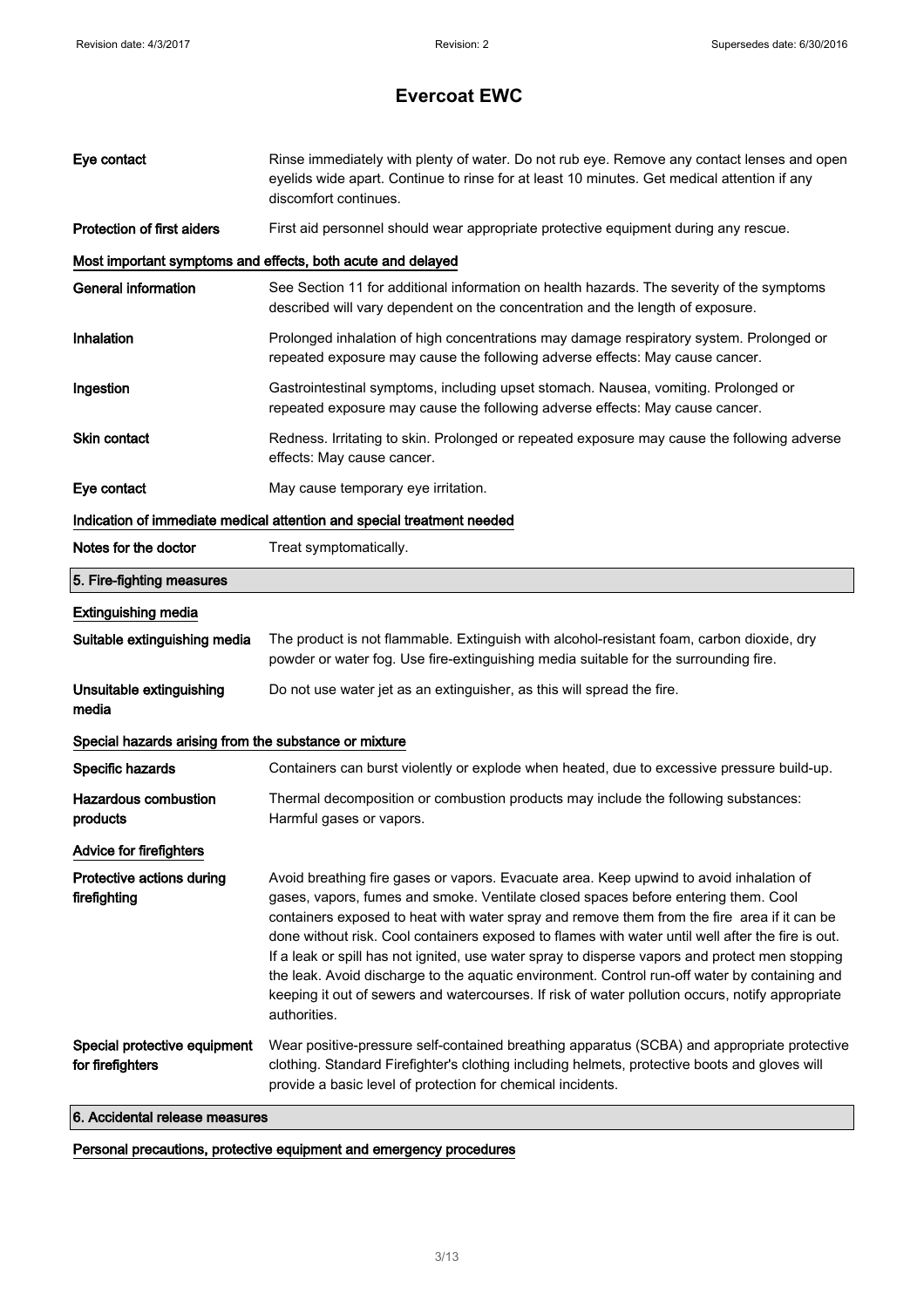| <b>Personal precautions</b>                                  | No action shall be taken without appropriate training or involving any personal risk. Keep<br>unnecessary and unprotected personnel away from the spillage. Wear protective clothing as<br>described in Section 8 of this safety data sheet. Follow precautions for safe handling<br>described in this safety data sheet. Wash thoroughly after dealing with a spillage. Ensure<br>procedures and training for emergency decontamination and disposal are in place. Do not<br>touch or walk into spilled material.                                                                                                                                                                                                                                                                                                                                                                                                                                                                                                                                                                                                                                                                                   |
|--------------------------------------------------------------|------------------------------------------------------------------------------------------------------------------------------------------------------------------------------------------------------------------------------------------------------------------------------------------------------------------------------------------------------------------------------------------------------------------------------------------------------------------------------------------------------------------------------------------------------------------------------------------------------------------------------------------------------------------------------------------------------------------------------------------------------------------------------------------------------------------------------------------------------------------------------------------------------------------------------------------------------------------------------------------------------------------------------------------------------------------------------------------------------------------------------------------------------------------------------------------------------|
| <b>Environmental precautions</b>                             |                                                                                                                                                                                                                                                                                                                                                                                                                                                                                                                                                                                                                                                                                                                                                                                                                                                                                                                                                                                                                                                                                                                                                                                                      |
| <b>Environmental precautions</b>                             | Avoid discharge into drains or watercourses or onto the ground. Avoid discharge to the<br>aquatic environment. Large Spillages: Inform the relevant authorities if environmental pollution<br>occurs (sewers, waterways, soil or air).                                                                                                                                                                                                                                                                                                                                                                                                                                                                                                                                                                                                                                                                                                                                                                                                                                                                                                                                                               |
| Methods and material for containment and cleaning up         |                                                                                                                                                                                                                                                                                                                                                                                                                                                                                                                                                                                                                                                                                                                                                                                                                                                                                                                                                                                                                                                                                                                                                                                                      |
| Methods for cleaning up                                      | Wear protective clothing as described in Section 8 of this safety data sheet. Clear up spills<br>immediately and dispose of waste safely. Approach the spillage from upwind.<br>Small Spillages: If the product is soluble in water, dilute the spillage with water and mop it up.<br>Alternatively, or if it is not water-soluble, absorb the spillage with an inert, dry material and<br>place it in a suitable waste disposal container.<br>Large Spillages: If leakage cannot be stopped, evacuate area. Flush spilled material into an<br>effluent treatment plant, or proceed as follows. Contain and absorb spillage with sand, earth<br>or other non-combustible material. Place waste in labeled, sealed containers. Clean<br>contaminated objects and areas thoroughly, observing environmental regulations. The<br>contaminated absorbent may pose the same hazard as the spilled material. Flush<br>contaminated area with plenty of water.<br>Wash thoroughly after dealing with a spillage. Dangerous for the environment. Do not empty<br>into drains. Dispose of waste to licensed waste disposal site in accordance with the<br>requirements of the local Waste Disposal Authority. |
| Reference to other sections                                  | For personal protection, see Section 8. See Section 11 for additional information on health<br>hazards. See Section 12 for additional information on ecological hazards. For waste disposal,<br>see Section 13.                                                                                                                                                                                                                                                                                                                                                                                                                                                                                                                                                                                                                                                                                                                                                                                                                                                                                                                                                                                      |
| 7. Handling and storage                                      |                                                                                                                                                                                                                                                                                                                                                                                                                                                                                                                                                                                                                                                                                                                                                                                                                                                                                                                                                                                                                                                                                                                                                                                                      |
| Precautions for safe handling                                |                                                                                                                                                                                                                                                                                                                                                                                                                                                                                                                                                                                                                                                                                                                                                                                                                                                                                                                                                                                                                                                                                                                                                                                                      |
| Usage precautions                                            | Read and follow manufacturer's recommendations. Wear protective clothing as described in<br>Section 8 of this safety data sheet. Keep away from food, drink and animal feeding stuffs.<br>Handle all packages and containers carefully to minimize spills. Keep container tightly sealed<br>when not in use. Avoid the formation of mists. May cause cancer. Avoid discharge to the<br>aquatic environment. Do not handle until all safety precautions have been read and<br>understood. Do not handle broken packages without protective equipment. Do not reuse<br>empty containers.                                                                                                                                                                                                                                                                                                                                                                                                                                                                                                                                                                                                               |
| Advice on general<br>occupational hygiene                    | Wash promptly if skin becomes contaminated. Take off contaminated clothing and wash<br>before reuse. Wash contaminated clothing before reuse. Do not eat, drink or smoke when<br>using this product. Wash at the end of each work shift and before eating, smoking and using<br>the toilet. Change work clothing daily before leaving workplace.                                                                                                                                                                                                                                                                                                                                                                                                                                                                                                                                                                                                                                                                                                                                                                                                                                                     |
| Conditions for safe storage, including any incompatibilities |                                                                                                                                                                                                                                                                                                                                                                                                                                                                                                                                                                                                                                                                                                                                                                                                                                                                                                                                                                                                                                                                                                                                                                                                      |
| Storage precautions                                          | Store away from incompatible materials (see Section 10). Store in accordance with local<br>regulations. Keep only in the original container. Keep container tightly closed, in a cool, well<br>ventilated place. Keep containers upright. Protect containers from damage.                                                                                                                                                                                                                                                                                                                                                                                                                                                                                                                                                                                                                                                                                                                                                                                                                                                                                                                            |
| Storage class                                                | Miscellaneous hazardous material storage.                                                                                                                                                                                                                                                                                                                                                                                                                                                                                                                                                                                                                                                                                                                                                                                                                                                                                                                                                                                                                                                                                                                                                            |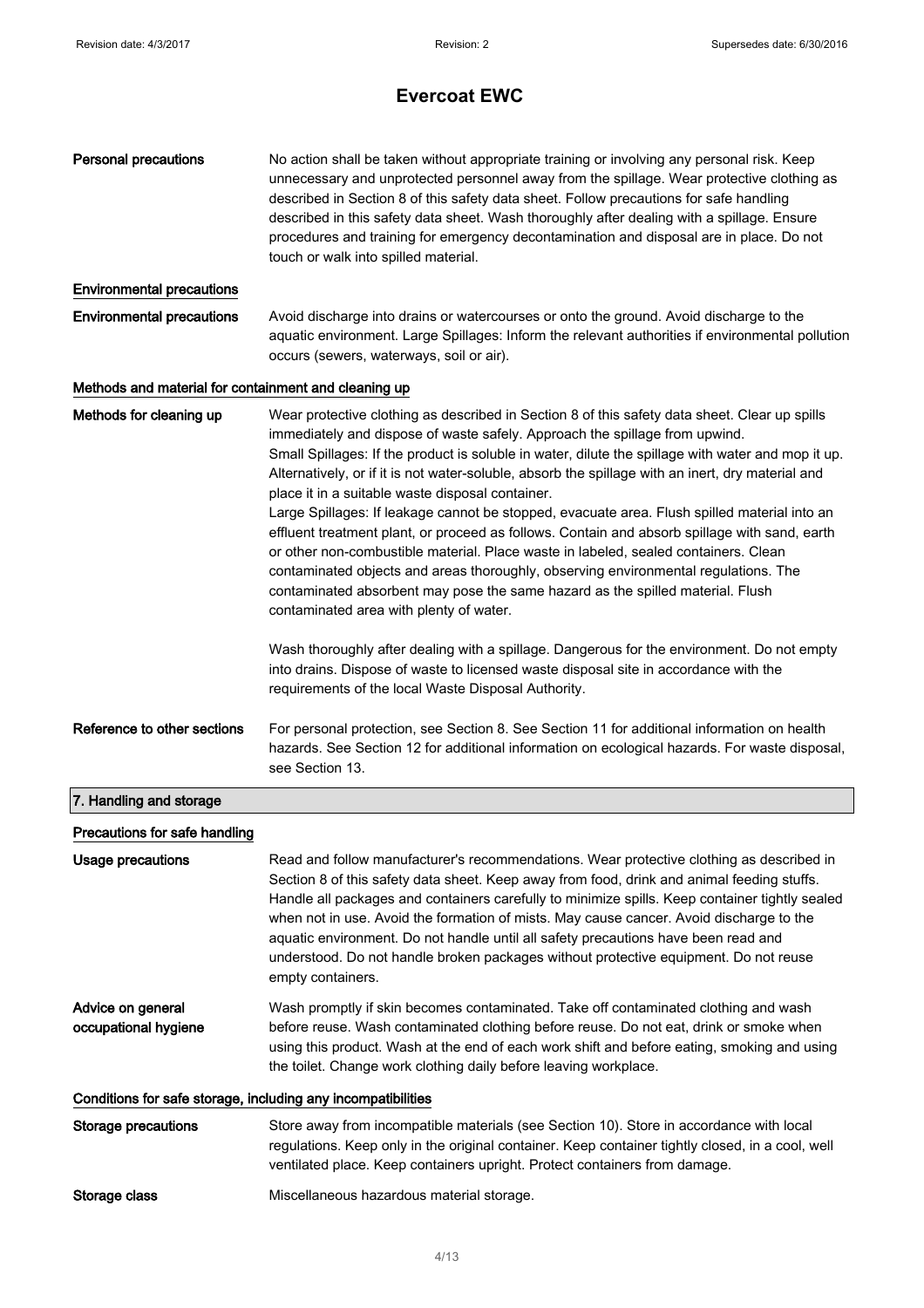| Shelf-Life                                                                                                                                                                                                                                                                                                                                                                                                                                 | 12 months                                                                                                                                                                                                |  |
|--------------------------------------------------------------------------------------------------------------------------------------------------------------------------------------------------------------------------------------------------------------------------------------------------------------------------------------------------------------------------------------------------------------------------------------------|----------------------------------------------------------------------------------------------------------------------------------------------------------------------------------------------------------|--|
| <b>Storage Temperature (Min-</b><br>Max)                                                                                                                                                                                                                                                                                                                                                                                                   | 1 °C (33.8 °F) - 49 °C (120.2 °F)                                                                                                                                                                        |  |
| Specific end uses(s)                                                                                                                                                                                                                                                                                                                                                                                                                       |                                                                                                                                                                                                          |  |
| Specific end use(s)                                                                                                                                                                                                                                                                                                                                                                                                                        | The identified uses for this product are detailed in Section 1.                                                                                                                                          |  |
| 8. Exposure Controls/personal protection                                                                                                                                                                                                                                                                                                                                                                                                   |                                                                                                                                                                                                          |  |
| <b>Control parameters</b>                                                                                                                                                                                                                                                                                                                                                                                                                  |                                                                                                                                                                                                          |  |
| Occupational exposure limits                                                                                                                                                                                                                                                                                                                                                                                                               |                                                                                                                                                                                                          |  |
| <b>Comments</b>                                                                                                                                                                                                                                                                                                                                                                                                                            | The following constituents are the only constituents of the product which have a PEL, TLV or<br>other recommended exposure limit. At this time, the other constituents have no known<br>exposure limits. |  |
| Limestone                                                                                                                                                                                                                                                                                                                                                                                                                                  |                                                                                                                                                                                                          |  |
| Long-term exposure limit (8-hour TWA): OSHA 5 mg/m <sup>3</sup><br>Long-term exposure limit (8-hour TWA): OSHA 15 mg/m <sup>3</sup>                                                                                                                                                                                                                                                                                                        | respirable fraction<br>total dust                                                                                                                                                                        |  |
| <b>Titanium Dioxide</b>                                                                                                                                                                                                                                                                                                                                                                                                                    |                                                                                                                                                                                                          |  |
| Long-term exposure limit (8-hour TWA): ACGIH 10 mg/m <sup>3</sup><br>A <sub>4</sub><br>Long-term exposure limit (8-hour TWA): OSHA 15 mg/m <sup>3</sup>                                                                                                                                                                                                                                                                                    | total dust                                                                                                                                                                                               |  |
| Zinc oxide                                                                                                                                                                                                                                                                                                                                                                                                                                 |                                                                                                                                                                                                          |  |
| Long-term exposure limit (8-hour TWA): OSHA 5 mg/m <sup>3</sup><br>fume<br>Long-term exposure limit (8-hour TWA): OSHA 15 mg/m <sup>3</sup><br>total dust<br>Long-term exposure limit (8-hour TWA): ACGIH 2 mg/m <sup>3</sup><br>respirable fraction<br>Short-term exposure limit (15-minute): ACGIH 10 mg/m <sup>3</sup><br>respirable fraction<br>Long-term exposure limit (8-hour TWA): OSHA 5 mg/m <sup>3</sup><br>respirable fraction |                                                                                                                                                                                                          |  |
| Aluminum hydroxide                                                                                                                                                                                                                                                                                                                                                                                                                         |                                                                                                                                                                                                          |  |
| Long-term exposure limit (8-hour TWA): ACGIH 1 mg/m <sup>3</sup><br>A4                                                                                                                                                                                                                                                                                                                                                                     |                                                                                                                                                                                                          |  |
| Quartz (SiO2)                                                                                                                                                                                                                                                                                                                                                                                                                              |                                                                                                                                                                                                          |  |
| Long-term exposure limit (8-hour TWA): ACGIH 0.025 mg/m <sup>3</sup><br>respirable fraction<br>A2                                                                                                                                                                                                                                                                                                                                          |                                                                                                                                                                                                          |  |
| Ammonia                                                                                                                                                                                                                                                                                                                                                                                                                                    |                                                                                                                                                                                                          |  |
| Long-term exposure limit (8-hour TWA): ACGIH 25 ppm 17 mg/m <sup>3</sup><br>Short-term exposure limit (15-minute): ACGIH 35 ppm 24 mg/m <sup>3</sup><br>Long-term exposure limit (8-hour TWA): OSHA 50 ppm 35 mg/m <sup>3</sup>                                                                                                                                                                                                            |                                                                                                                                                                                                          |  |
| Biocide - withheld as TRADE SECRET                                                                                                                                                                                                                                                                                                                                                                                                         |                                                                                                                                                                                                          |  |
| Long-term exposure limit (8-hour TWA): ACGIH 10 mg/m <sup>3</sup><br>A4                                                                                                                                                                                                                                                                                                                                                                    |                                                                                                                                                                                                          |  |
| Kaolin                                                                                                                                                                                                                                                                                                                                                                                                                                     |                                                                                                                                                                                                          |  |
| Long-term exposure limit (8-hour TWA): ACGIH 2 mg/m <sup>3</sup><br>A <sub>4</sub>                                                                                                                                                                                                                                                                                                                                                         | respirable fraction                                                                                                                                                                                      |  |
| Long-term exposure limit (8-hour TWA): OSHA 5 mg/m <sup>3</sup><br>Long-term exposure limit (8-hour TWA): OSHA 15 mg/m <sup>3</sup><br>OSHA = Occupational Safety and Health Administration.<br>A4 = Not Classifiable as a Human Carcinogen.<br>A2 = Suspected Human Carcinogen.                                                                                                                                                           | respirable fraction<br>total dust<br>ACGIH = American Conference of Governmental Industrial Hygienists.                                                                                                  |  |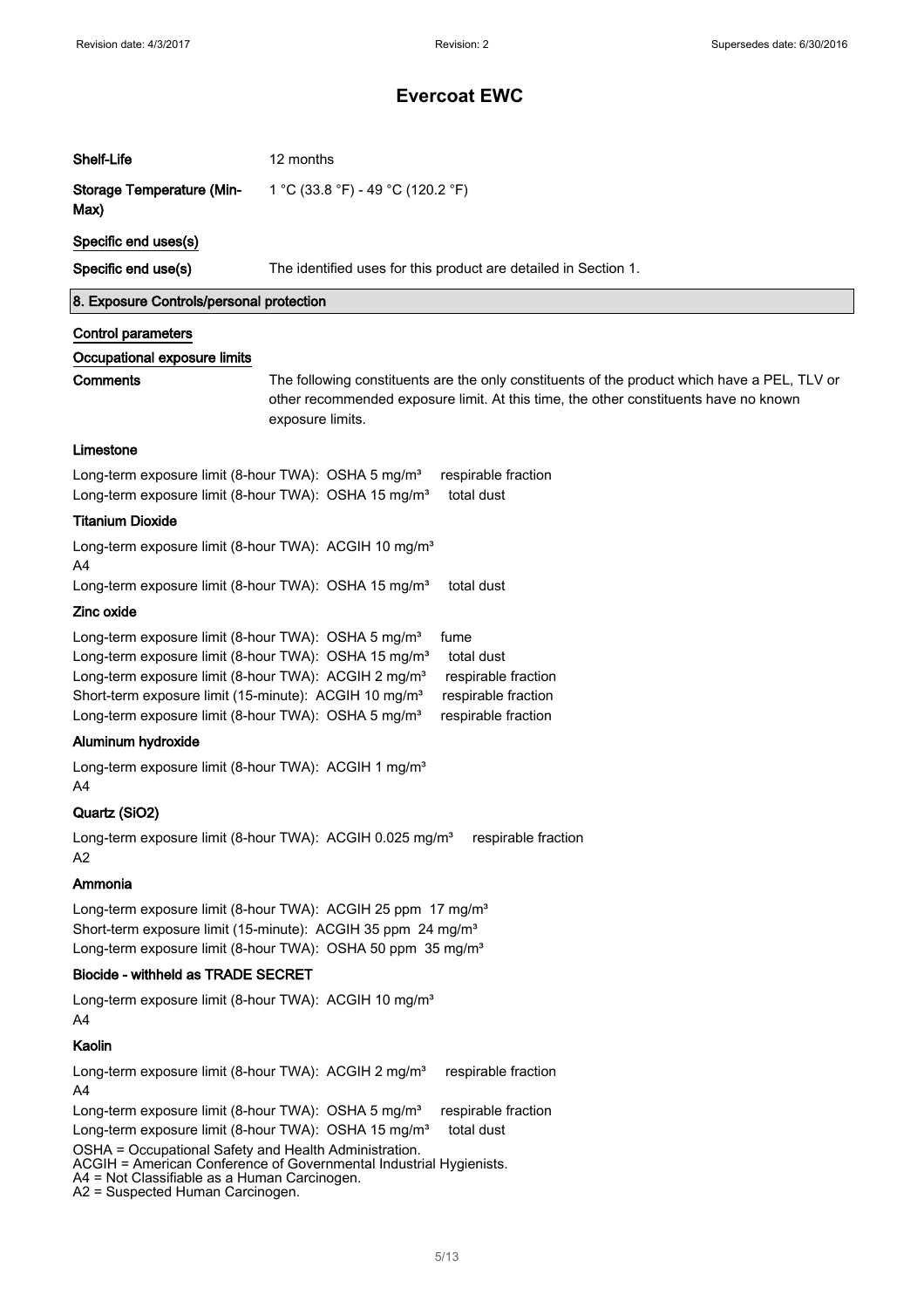### Titanium Dioxide (CAS: 13463-67-7)

|                                     | Immediate danger to life<br>and health | 5000 mg/m <sup>3</sup>                                                                                                                                                                                                                                                                                                                                                                                                                                                                                                                                                                                                                                                                                                                      |
|-------------------------------------|----------------------------------------|---------------------------------------------------------------------------------------------------------------------------------------------------------------------------------------------------------------------------------------------------------------------------------------------------------------------------------------------------------------------------------------------------------------------------------------------------------------------------------------------------------------------------------------------------------------------------------------------------------------------------------------------------------------------------------------------------------------------------------------------|
|                                     |                                        | Zinc oxide (CAS: 1314-13-2)                                                                                                                                                                                                                                                                                                                                                                                                                                                                                                                                                                                                                                                                                                                 |
|                                     | Immediate danger to life<br>and health | 500 mg/ $m3$                                                                                                                                                                                                                                                                                                                                                                                                                                                                                                                                                                                                                                                                                                                                |
|                                     |                                        | Silicon dioxide (CAS: 7631-86-9)                                                                                                                                                                                                                                                                                                                                                                                                                                                                                                                                                                                                                                                                                                            |
|                                     | Immediate danger to life<br>and health | 3000 mg/m <sup>3</sup> 3000 mg/m <sup>3</sup>                                                                                                                                                                                                                                                                                                                                                                                                                                                                                                                                                                                                                                                                                               |
|                                     |                                        | Quartz (SiO2) (CAS: 14808-60-7)                                                                                                                                                                                                                                                                                                                                                                                                                                                                                                                                                                                                                                                                                                             |
|                                     | Immediate danger to life<br>and health | 50 mg/m <sup>3</sup> 25 mg/m <sup>3</sup>                                                                                                                                                                                                                                                                                                                                                                                                                                                                                                                                                                                                                                                                                                   |
|                                     |                                        | Ammonia (CAS: 1336-21-6)                                                                                                                                                                                                                                                                                                                                                                                                                                                                                                                                                                                                                                                                                                                    |
|                                     | Immediate danger to life<br>and health | 300 ppm                                                                                                                                                                                                                                                                                                                                                                                                                                                                                                                                                                                                                                                                                                                                     |
| Exposure controls                   |                                        |                                                                                                                                                                                                                                                                                                                                                                                                                                                                                                                                                                                                                                                                                                                                             |
| Protective equipment                |                                        |                                                                                                                                                                                                                                                                                                                                                                                                                                                                                                                                                                                                                                                                                                                                             |
| Appropriate engineering<br>controls |                                        | Provide adequate ventilation. Ensure the ventilation system is regularly maintained and<br>tested. Good general ventilation should be adequate to control worker exposure to airborne<br>contaminants. Observe any occupational exposure limits for the product or ingredients.                                                                                                                                                                                                                                                                                                                                                                                                                                                             |
| Eye/face protection                 |                                        | Eyewear complying with an approved standard should be worn if a risk assessment indicates<br>eye contact is possible. Personal protective equipment for eye and face protection should<br>comply with OSHA 1910.133. Unless the assessment indicates a higher degree of protection<br>is required, the following protection should be worn: Tight-fitting safety glasses. If inhalation<br>hazards exist, a full-face respirator may be required instead.                                                                                                                                                                                                                                                                                   |
| <b>Hand protection</b>              |                                        | Chemical-resistant, impervious gloves complying with an approved standard should be worn if<br>a risk assessment indicates skin contact is possible. The most suitable glove should be<br>chosen in consultation with the glove supplier/manufacturer, who can provide information<br>about the breakthrough time of the glove material. To protect hands from chemicals, gloves<br>should comply with OSHA 1910.138 and be demonstrated to be impervious to the chemical<br>and resist degradation. Considering the data specified by the glove manufacturer, check<br>during use that the gloves are retaining their protective properties and change them as soon<br>as any deterioration is detected. Frequent changes are recommended. |
| Other skin and body<br>protection   |                                        | Appropriate footwear and additional protective clothing complying with an approved standard<br>should be worn if a risk assessment indicates skin contamination is possible.                                                                                                                                                                                                                                                                                                                                                                                                                                                                                                                                                                |
| Hygiene measures                    |                                        | Wash after use and before eating, smoking and using the toilet. Do not eat, drink or smoke<br>when using this product.                                                                                                                                                                                                                                                                                                                                                                                                                                                                                                                                                                                                                      |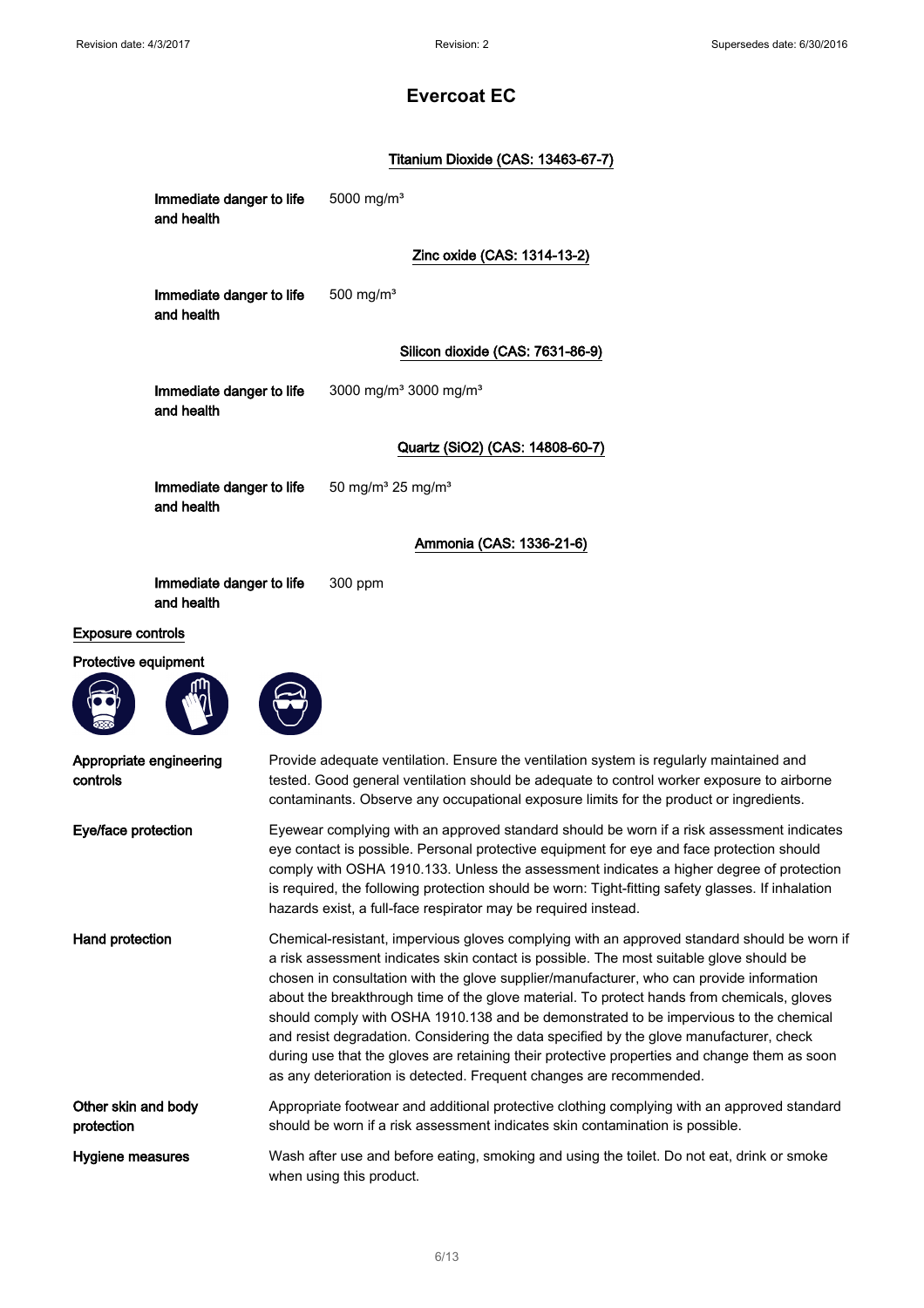| <b>Respiratory protection</b>             | Respiratory protection complying with an approved standard should be worn if a risk<br>assessment indicates inhalation of contaminants is possible. Ensure all respiratory protective<br>equipment is suitable for its intended use and is NIOSH approved. Check that the respirator<br>fits tightly and the filter is changed regularly. Gas and combination filter cartridges should<br>comply with OSHA 1910.134. Full face mask respirators with replaceable filter cartridges<br>should comply with OSHA 1910.134. Half mask and quarter mask respirators with replaceable<br>filter cartridges should comply with OSHA 1910.134. |
|-------------------------------------------|----------------------------------------------------------------------------------------------------------------------------------------------------------------------------------------------------------------------------------------------------------------------------------------------------------------------------------------------------------------------------------------------------------------------------------------------------------------------------------------------------------------------------------------------------------------------------------------------------------------------------------------|
| <b>Environmental exposure</b><br>controls | Keep container tightly sealed when not in use. Emissions from ventilation or work process<br>equipment should be checked to ensure they comply with the requirements of environmental<br>protection legislation. In some cases, fume scrubbers, filters or engineering modifications to<br>the process equipment will be necessary to reduce emissions to acceptable levels.                                                                                                                                                                                                                                                           |

### 9. Physical and Chemical Properties

| Information on basic physical and chemical properties |                                                                                                                        |  |
|-------------------------------------------------------|------------------------------------------------------------------------------------------------------------------------|--|
| Appearance                                            | Liquid.                                                                                                                |  |
| Color                                                 | Various colors.                                                                                                        |  |
| Odor                                                  | Mild. Amine.                                                                                                           |  |
| Odor threshold                                        | Not available.                                                                                                         |  |
| pH                                                    | Not available.                                                                                                         |  |
| <b>Melting point</b>                                  | 0°C (as water)                                                                                                         |  |
| Initial boiling point and range                       | 100°C (boiling point of water)                                                                                         |  |
| <b>Evaporation rate</b>                               | Not available.                                                                                                         |  |
| Upper/lower flammability or<br>explosive limits       | Not available.                                                                                                         |  |
| Vapor pressure                                        | 17 mm Hg @ 20°C/68°F                                                                                                   |  |
| Vapor density                                         | Not available.                                                                                                         |  |
| <b>Relative density</b>                               | Not available.                                                                                                         |  |
| <b>Specific Gravity</b>                               | $1.2 - 1.5$                                                                                                            |  |
| <b>Partition coefficient</b>                          | Not available.                                                                                                         |  |
| Auto-ignition temperature                             | Not available.                                                                                                         |  |
| <b>Decomposition Temperature</b>                      | Not available.                                                                                                         |  |
| <b>Viscosity</b>                                      | Not available.                                                                                                         |  |
| <b>Explosive properties</b>                           | Not available.                                                                                                         |  |
| <b>Oxidizing properties</b>                           | Not available.                                                                                                         |  |
| Volatile organic compound                             | < 50 g/liter                                                                                                           |  |
| 10. Stability and reactivity                          |                                                                                                                        |  |
| Reactivity                                            | See the other subsections of this section for further details.                                                         |  |
| <b>Stability</b>                                      | Stable at normal ambient temperatures and when used as recommended. Stable under the<br>prescribed storage conditions. |  |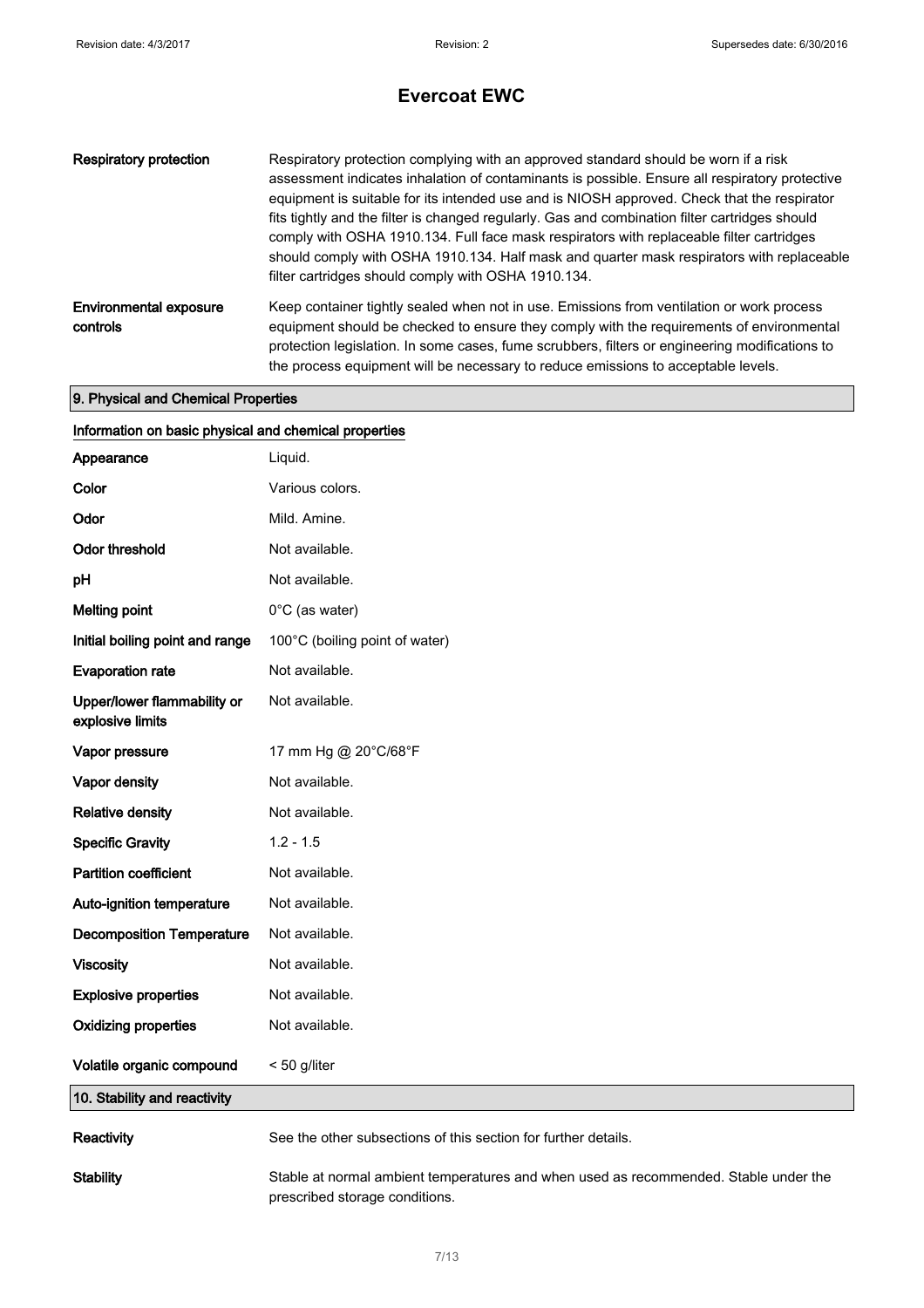| Possibility of hazardous<br>reactions                               | No potentially hazardous reactions known.                                                                                                                                                                         |
|---------------------------------------------------------------------|-------------------------------------------------------------------------------------------------------------------------------------------------------------------------------------------------------------------|
| Conditions to avoid                                                 | There are no known conditions that are likely to result in a hazardous situation.                                                                                                                                 |
| Materials to avoid                                                  | No specific material or group of materials is likely to react with the product to produce a<br>hazardous situation.                                                                                               |
| Hazardous decomposition<br>products                                 | Does not decompose when used and stored as recommended. Thermal decomposition or<br>combustion products may include the following substances: Harmful gases or vapors.                                            |
| 11. Toxicological information                                       |                                                                                                                                                                                                                   |
| Information on toxicological effects                                |                                                                                                                                                                                                                   |
| Acute toxicity - oral<br>Notes (oral LD <sub>50</sub> )             | Based on available data the classification criteria are not met.                                                                                                                                                  |
| Acute toxicity - dermal<br>Notes (dermal LD <sub>50</sub> )         | Based on available data the classification criteria are not met.                                                                                                                                                  |
| Acute toxicity - inhalation<br>Notes (inhalation LC <sub>50</sub> ) | Based on available data the classification criteria are not met.                                                                                                                                                  |
| Skin corrosion/irritation<br>Skin corrosion/irritation              | Based on available data the classification criteria are not met.                                                                                                                                                  |
| Serious eye damage/irritation<br>Serious eye damage/irritation      | Based on available data the classification criteria are not met.                                                                                                                                                  |
| Respiratory sensitization<br><b>Respiratory sensitization</b>       | Based on available data the classification criteria are not met.                                                                                                                                                  |
| <b>Skin sensitization</b><br><b>Skin sensitization</b>              | Based on available data the classification criteria are not met.<br>The product contains a small amount of sensitizing substance. May cause skin sensitization<br>or allergic reactions in sensitive individuals. |
| Germ cell mutagenicity<br>Genotoxicity - in vitro                   | Based on available data the classification criteria are not met.                                                                                                                                                  |
| Genotoxicity - in vivo                                              | Based on available data the classification criteria are not met.                                                                                                                                                  |
| Carcinogenicity<br>Carcinogenicity                                  | May cause cancer.                                                                                                                                                                                                 |
| <b>IARC carcinogenicity</b>                                         | Contains a substance/a group of substances which may cause cancer. IARC Group 1<br>Carcinogenic to humans.                                                                                                        |
| NTP carcinogenicity                                                 | Contains: Silica, Crystalline (Respirable Size) Known human carcinogen.                                                                                                                                           |
| Reproductive toxicity<br>Reproductive toxicity - fertility          | Based on available data the classification criteria are not met.                                                                                                                                                  |
| Reproductive toxicity -<br>development                              | Based on available data the classification criteria are not met.                                                                                                                                                  |
| Specific target organ toxicity - single exposure                    |                                                                                                                                                                                                                   |

STOT - single exposure Not classified as a specific target organ toxicant after a single exposure.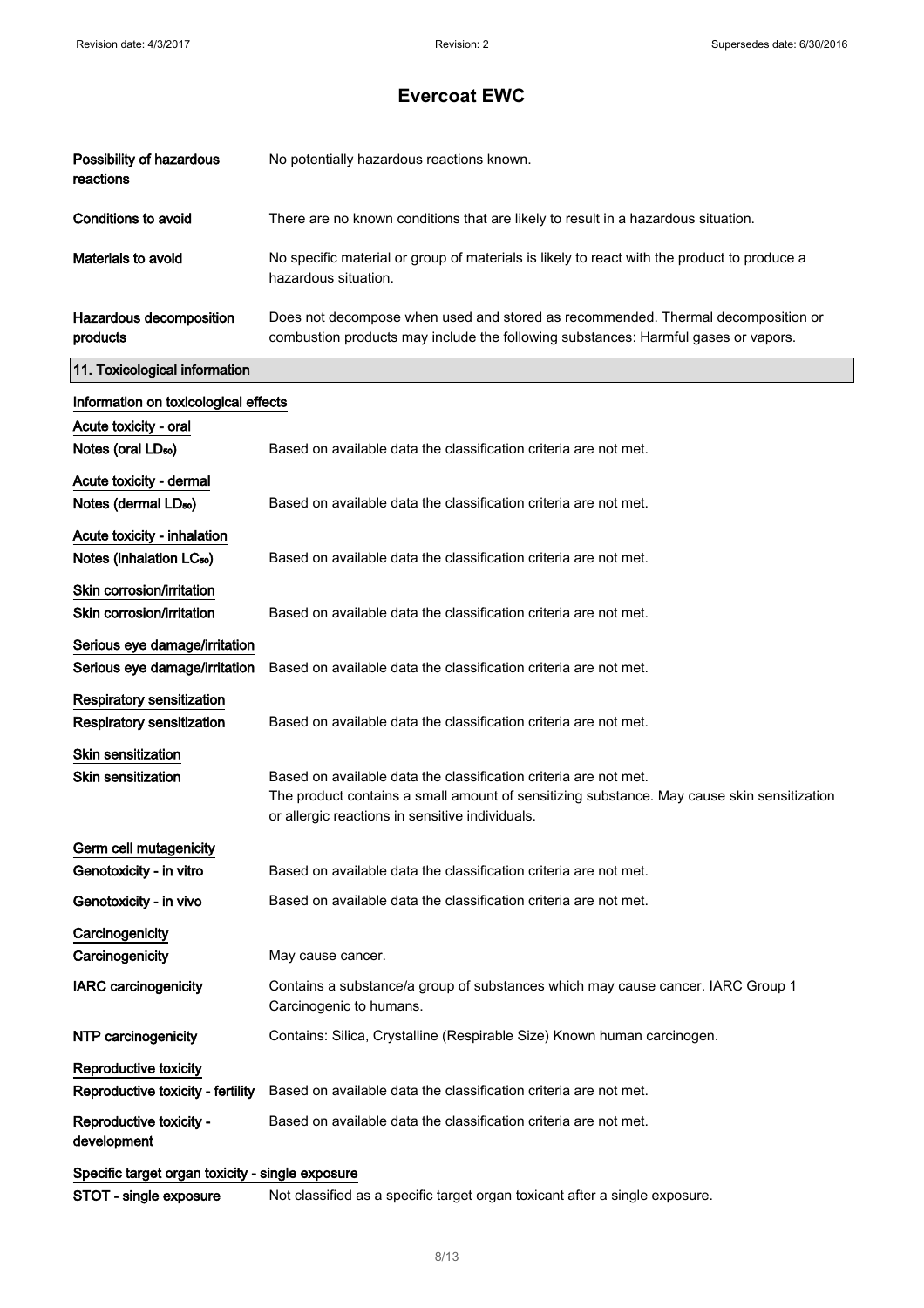| Specific target organ toxicity - repeated exposure |                                                                                                                                                                                                                                                                                                                                                                                                                                                                                                                                                                                                                                                                                                                                                         |
|----------------------------------------------------|---------------------------------------------------------------------------------------------------------------------------------------------------------------------------------------------------------------------------------------------------------------------------------------------------------------------------------------------------------------------------------------------------------------------------------------------------------------------------------------------------------------------------------------------------------------------------------------------------------------------------------------------------------------------------------------------------------------------------------------------------------|
| STOT - repeated exposure                           | Not classified as a specific target organ toxicant after repeated exposure.                                                                                                                                                                                                                                                                                                                                                                                                                                                                                                                                                                                                                                                                             |
| <b>Aspiration hazard</b><br>Aspiration hazard      | Based on available data the classification criteria are not met.                                                                                                                                                                                                                                                                                                                                                                                                                                                                                                                                                                                                                                                                                        |
| <b>General information</b>                         | May cause cancer after repeated exposure. Risk of cancer depends on duration and level of<br>exposure. The severity of the symptoms described will vary dependent on the concentration<br>and the length of exposure.                                                                                                                                                                                                                                                                                                                                                                                                                                                                                                                                   |
| Inhalation                                         | Prolonged inhalation of high concentrations may damage respiratory system.                                                                                                                                                                                                                                                                                                                                                                                                                                                                                                                                                                                                                                                                              |
| Ingestion                                          | Gastrointestinal symptoms, including upset stomach. Fumes from the stomach contents may<br>be inhaled, resulting in the same symptoms as inhalation.                                                                                                                                                                                                                                                                                                                                                                                                                                                                                                                                                                                                    |
| <b>Skin Contact</b>                                | Prolonged contact may cause dryness of the skin. Discoloration of the skin.                                                                                                                                                                                                                                                                                                                                                                                                                                                                                                                                                                                                                                                                             |
| Eye contact                                        | May cause temporary eye irritation.                                                                                                                                                                                                                                                                                                                                                                                                                                                                                                                                                                                                                                                                                                                     |
| Route of entry                                     | Ingestion Inhalation Skin and/or eye contact                                                                                                                                                                                                                                                                                                                                                                                                                                                                                                                                                                                                                                                                                                            |
| <b>Target Organs</b>                               | No specific target organs known.                                                                                                                                                                                                                                                                                                                                                                                                                                                                                                                                                                                                                                                                                                                        |
| 12. Ecological Information                         |                                                                                                                                                                                                                                                                                                                                                                                                                                                                                                                                                                                                                                                                                                                                                         |
| <b>Toxicity</b>                                    | The product contains a substance which is very toxic to aquatic organisms and which may<br>cause long-term adverse effects in the aquatic environment.                                                                                                                                                                                                                                                                                                                                                                                                                                                                                                                                                                                                  |
| Persistence and degradability                      |                                                                                                                                                                                                                                                                                                                                                                                                                                                                                                                                                                                                                                                                                                                                                         |
| Persistence and degradability                      | The degradability of the product is not known.                                                                                                                                                                                                                                                                                                                                                                                                                                                                                                                                                                                                                                                                                                          |
| <b>Bioaccumulative potential</b>                   |                                                                                                                                                                                                                                                                                                                                                                                                                                                                                                                                                                                                                                                                                                                                                         |
| <b>Bio-Accumulative Potential</b>                  | No data available on bioaccumulation.                                                                                                                                                                                                                                                                                                                                                                                                                                                                                                                                                                                                                                                                                                                   |
| <b>Partition coefficient</b>                       | Not available.                                                                                                                                                                                                                                                                                                                                                                                                                                                                                                                                                                                                                                                                                                                                          |
| Mobility in soil                                   |                                                                                                                                                                                                                                                                                                                                                                                                                                                                                                                                                                                                                                                                                                                                                         |
| <b>Mobility</b>                                    | No data available.                                                                                                                                                                                                                                                                                                                                                                                                                                                                                                                                                                                                                                                                                                                                      |
| Other adverse effects<br>Other adverse effects     | None known.                                                                                                                                                                                                                                                                                                                                                                                                                                                                                                                                                                                                                                                                                                                                             |
| 13. Disposal considerations                        |                                                                                                                                                                                                                                                                                                                                                                                                                                                                                                                                                                                                                                                                                                                                                         |
| Waste treatment methods                            |                                                                                                                                                                                                                                                                                                                                                                                                                                                                                                                                                                                                                                                                                                                                                         |
| General information                                | The generation of waste should be minimized or avoided wherever possible. Reuse or recycle<br>products wherever possible. This material and its container must be disposed of in a safe<br>way. Disposal of this product, process solutions, residues and by-products should at all times<br>comply with the requirements of environmental protection and waste disposal legislation and<br>any local authority requirements. When handling waste, the safety precautions applying to<br>handling of the product should be considered. Care should be taken when handling emptied<br>containers that have not been thoroughly cleaned or rinsed out. Empty containers or liners<br>may retain some product residues and hence be potentially hazardous. |

#### 9/ 13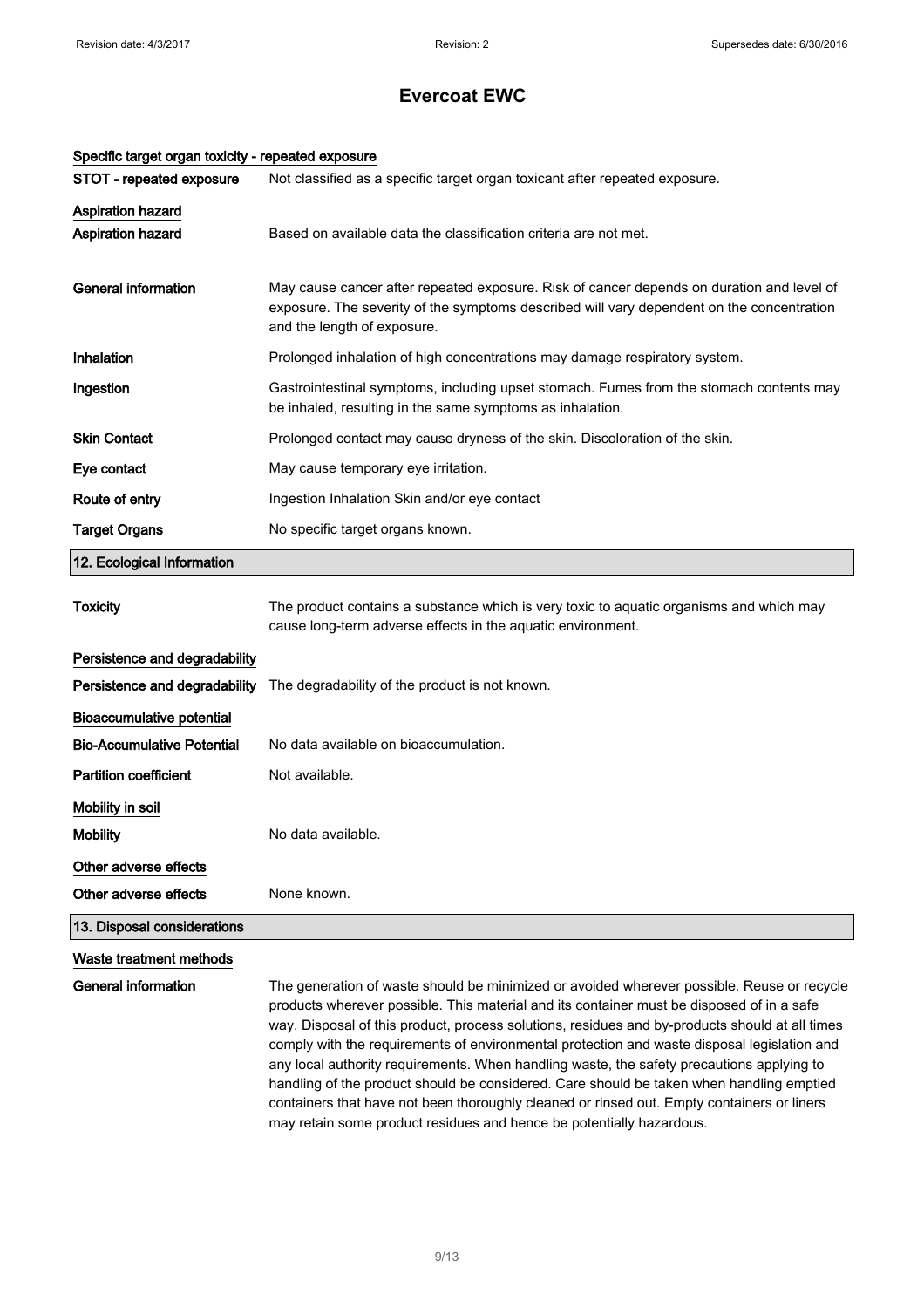| <b>Disposal methods</b>                                                                                                                | Do not empty into drains. Dispose of surplus products and those that cannot be recycled via a<br>licensed waste disposal contractor. Waste, residues, empty containers, discarded work<br>clothes and contaminated cleaning materials should be collected in designated containers,<br>labeled with their contents. Incineration or landfill should only be considered when recycling is<br>not feasible. |
|----------------------------------------------------------------------------------------------------------------------------------------|-----------------------------------------------------------------------------------------------------------------------------------------------------------------------------------------------------------------------------------------------------------------------------------------------------------------------------------------------------------------------------------------------------------|
| 14. Transport information                                                                                                              |                                                                                                                                                                                                                                                                                                                                                                                                           |
| General                                                                                                                                | The product is not covered by international regulations on the transport of dangerous goods<br>(IMDG, IATA, DOT).                                                                                                                                                                                                                                                                                         |
| <b>UN Number</b>                                                                                                                       |                                                                                                                                                                                                                                                                                                                                                                                                           |
| Not applicable.                                                                                                                        |                                                                                                                                                                                                                                                                                                                                                                                                           |
| UN proper shipping name                                                                                                                |                                                                                                                                                                                                                                                                                                                                                                                                           |
| Not applicable.                                                                                                                        |                                                                                                                                                                                                                                                                                                                                                                                                           |
| Transport hazard class(es)                                                                                                             |                                                                                                                                                                                                                                                                                                                                                                                                           |
| <b>DOT transport labels</b><br>No transport warning sign required.                                                                     |                                                                                                                                                                                                                                                                                                                                                                                                           |
| <b>Transport labels</b><br>No transport warning sign required.                                                                         |                                                                                                                                                                                                                                                                                                                                                                                                           |
| Packing group                                                                                                                          |                                                                                                                                                                                                                                                                                                                                                                                                           |
| Not applicable.                                                                                                                        |                                                                                                                                                                                                                                                                                                                                                                                                           |
| <b>Environmental hazards</b>                                                                                                           |                                                                                                                                                                                                                                                                                                                                                                                                           |
| <b>Environmentally Hazardous Substance</b><br>No.                                                                                      |                                                                                                                                                                                                                                                                                                                                                                                                           |
| Special precautions for user                                                                                                           |                                                                                                                                                                                                                                                                                                                                                                                                           |
| Not applicable.                                                                                                                        |                                                                                                                                                                                                                                                                                                                                                                                                           |
| <b>DOT TIH Zone</b>                                                                                                                    | Not applicable.                                                                                                                                                                                                                                                                                                                                                                                           |
| Transport in bulk according to Not applicable.<br>Annex II of MARPOL 73/78<br>and the IBC Code                                         |                                                                                                                                                                                                                                                                                                                                                                                                           |
| 15. Regulatory information                                                                                                             |                                                                                                                                                                                                                                                                                                                                                                                                           |
| <b>Regulatory References</b>                                                                                                           | OSHA Hazard Communication Standard 29 CFR §1910.1200                                                                                                                                                                                                                                                                                                                                                      |
| <b>US Federal Regulations</b>                                                                                                          |                                                                                                                                                                                                                                                                                                                                                                                                           |
| SARA Section 302 Extremely Hazardous Substances Tier II Threshold Planning Quantities<br>None of the ingredients are listed or exempt. |                                                                                                                                                                                                                                                                                                                                                                                                           |
| The following ingredients are listed or exempt:                                                                                        | CERCLA/Superfund, Hazardous Substances/Reportable Quantities (EPA)                                                                                                                                                                                                                                                                                                                                        |
| Ammonia<br>Final CERCLA RQ: 1000(454) pounds (Kilograms)                                                                               |                                                                                                                                                                                                                                                                                                                                                                                                           |

methyl benzimidazol-2-yl carbamate Final CERCLA RQ: 10(4.54) pounds (Kilograms)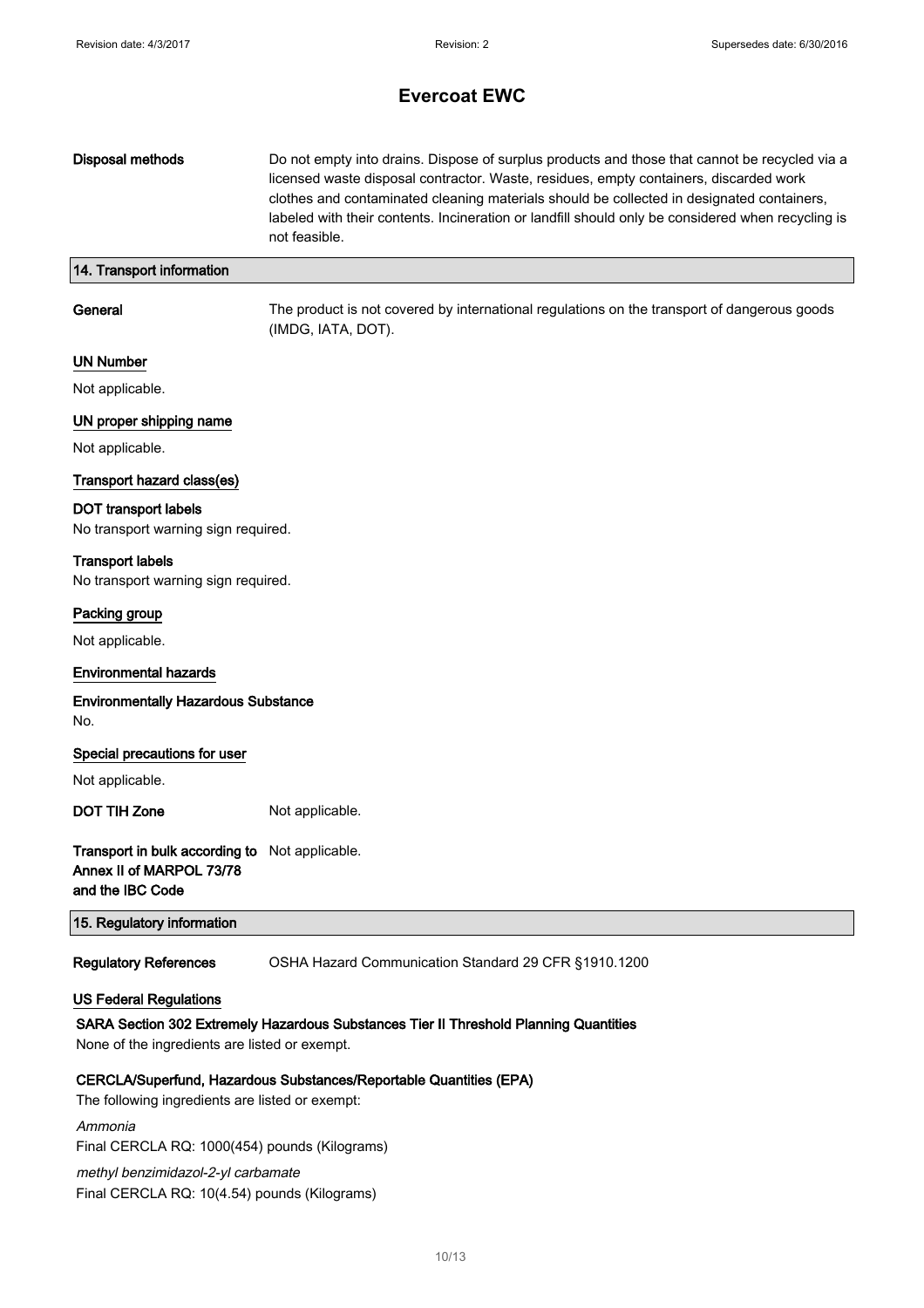Biocide - withheld as TRADE SECRET Final CERCLA RQ: 100(45.4) pounds (Kilograms)

#### SARA Extremely Hazardous Substances EPCRA Reportable Quantities

None of the ingredients are listed or exempt.

#### SARA 313 Emission Reporting

The following ingredients are listed or exempt:

Ammonia 1.0 % Zinc oxide 1.0 % Biocide - withheld as TRADE SECRET 1.0 %

Biocide - withheld as TRADE SECRET 1.0 %

### CAA Accidental Release Prevention

None of the ingredients are listed or exempt.

#### FDA - Essential Chemical

None of the ingredients are listed or exempt.

#### FDA - Precursor Chemical

None of the ingredients are listed or exempt.

#### SARA (311/312) Hazard Categories

None of the ingredients are listed or exempt.

#### OSHA Highly Hazardous Chemicals

None of the ingredients are listed or exempt.

#### US State Regulations

#### California Proposition 65 Carcinogens and Reproductive Toxins

The following ingredients are listed or exempt:

#### Benzophenone Known to the State of California to cause cancer.

Silicon dioxide Known to the State of California to cause cancer.

Titanium Dioxide Known to the State of California to cause cancer.

Biocide - withheld as TRADE SECRET Known to the State of California to cause cancer.

### California Air Toxics "Hot Spots" (A-I)

The following ingredients are listed or exempt:

Silicon dioxide

Zinc oxide

### California Air Toxics "Hot Spots" (A-II)

None of the ingredients are listed or exempt.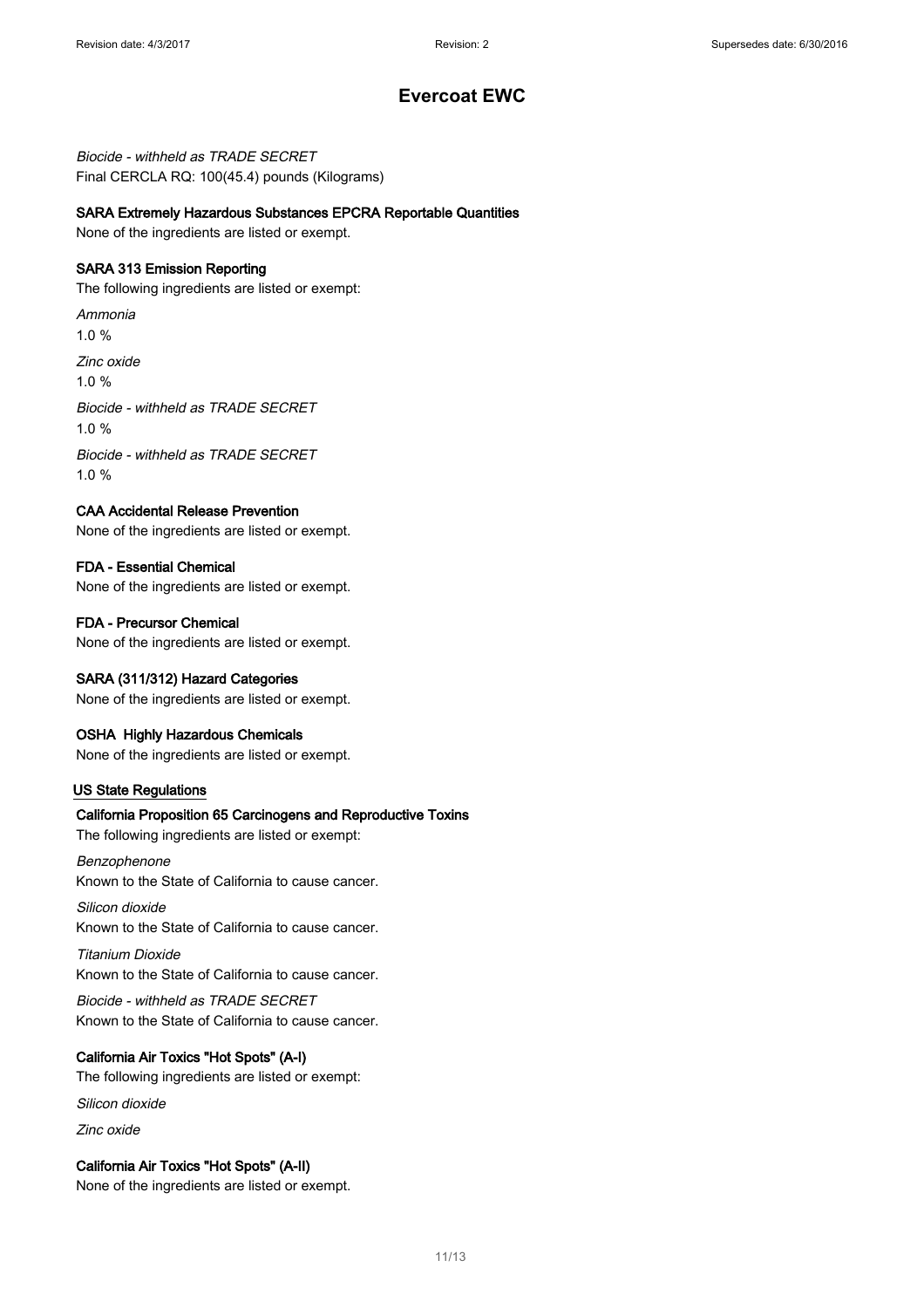### California Directors List of Hazardous Substances

The following ingredients are listed or exempt:

Ammonia

Silicon dioxide

Zinc oxide

Biocide - withheld as TRADE SECRET

### Massachusetts "Right To Know" List

The following ingredients are listed or exempt: Ammonia Limestone Quartz (SiO2) Silicon dioxide Titanium Dioxide Zinc oxide Biocide - withheld as TRADE SECRET Kaolin

### Rhode Island "Right To Know" List

The following ingredients are listed or exempt: Limestone Quartz (SiO2) Titanium Dioxide

Zinc oxide

Propane-1,2-diol

Biocide - withheld as TRADE SECRET

Kaolin

### Minnesota "Right To Know" List

The following ingredients are listed or exempt:

Benzophenone Limestone Quartz (SiO2) Silicon dioxide Titanium Dioxide Zinc oxide Propane-1,2-diol Biocide - withheld as TRADE SECRET Kaolin

### New Jersey "Right To Know" List

The following ingredients are listed or exempt:

- Ammonia
- Limestone
- Quartz (SiO2)